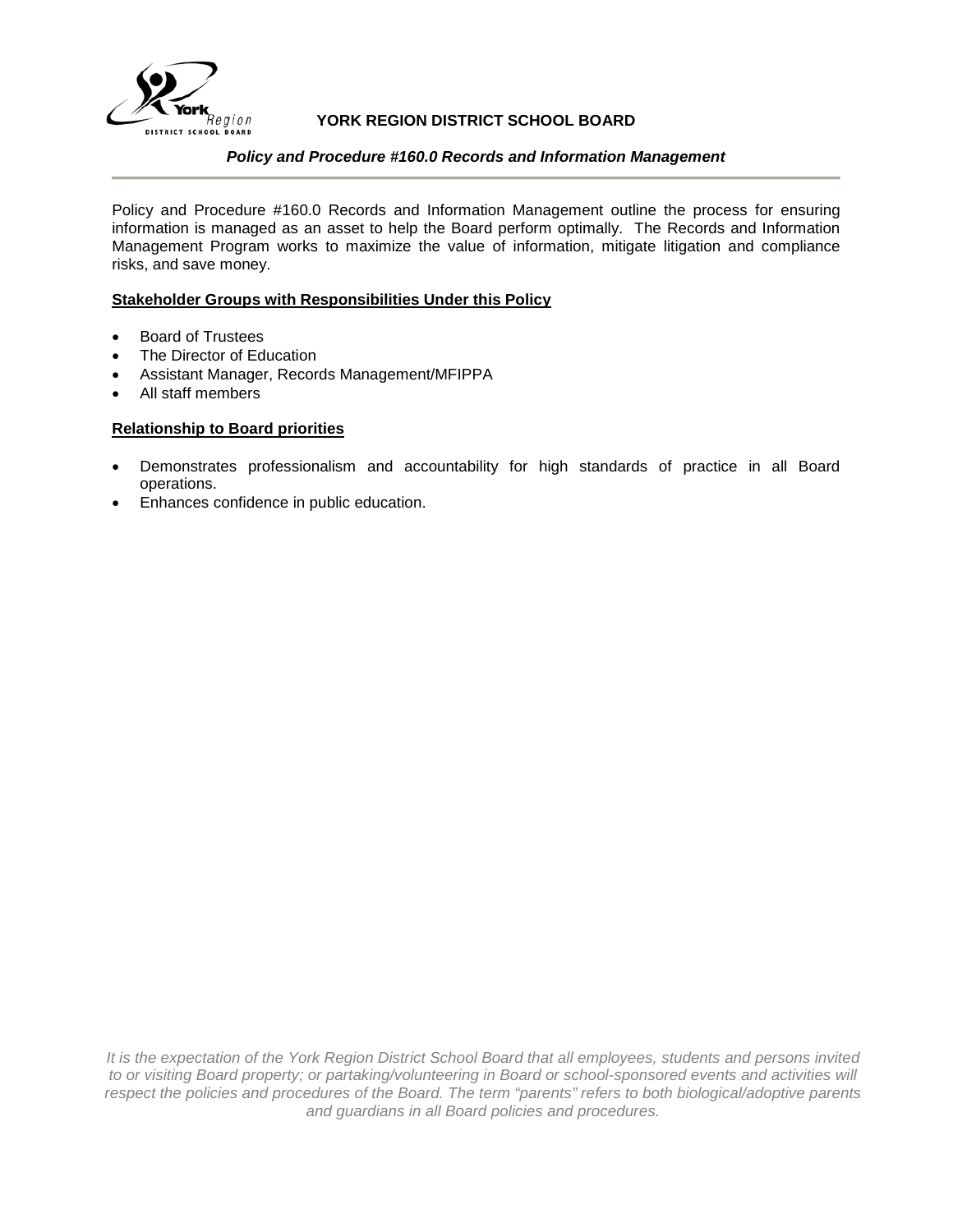

# **Board Policy #160.0 Records and Information Management**

# **Policy Statement**

The York Region District School Board is committed to maintaining an authentic and reliable record of Board actions, transactions and decisions through a coordinated and integrated approach to records and information management. These assets are valuable as evidence of Board functions and activities.

Board information and records are the property of the York Region District School Board. Staff members do not retain a personal or proprietary interest in them. The willful destruction, removal or private use of Board records and information is against Board policy.

All media and formats of information serve to enhance accessibility, integrity, regulatory compliance, and security as well as to control their proliferation and the resulting costs and risks.

## **Application**

The management of Board records and information:

- fosters informed decision-making;
- facilitates accountability, transparency and collaboration;
- preserves and ensures access to records and information for the benefit of present and future generations, in accordance with applicable legislation;
- enhances accessibility, integrity, regulatory compliance and security; and
- controls information proliferation and the resulting costs and risks.

## **Legislative Context**

*Education Act*

## **Responsibilities**

*The Board of Trustees is responsible for:*

- reviewing the Records and Information Management policy and procedure in accordance with the priorities in the Trustees' Multi-Year Plan and the approved policy review cycle; and
- understanding and communicating with members of the community about the Records and Information Management policy, as required.

*The Director of Education is responsible for:*

• implementing and operationalizing the Records and Information Management policy.

*The Assistant Manager, Records Management is responsible for:*

• establishing, implementing and maintaining a records and information management program that manages information optimally and best serves the interests of Board schools, departments and by extension, the community.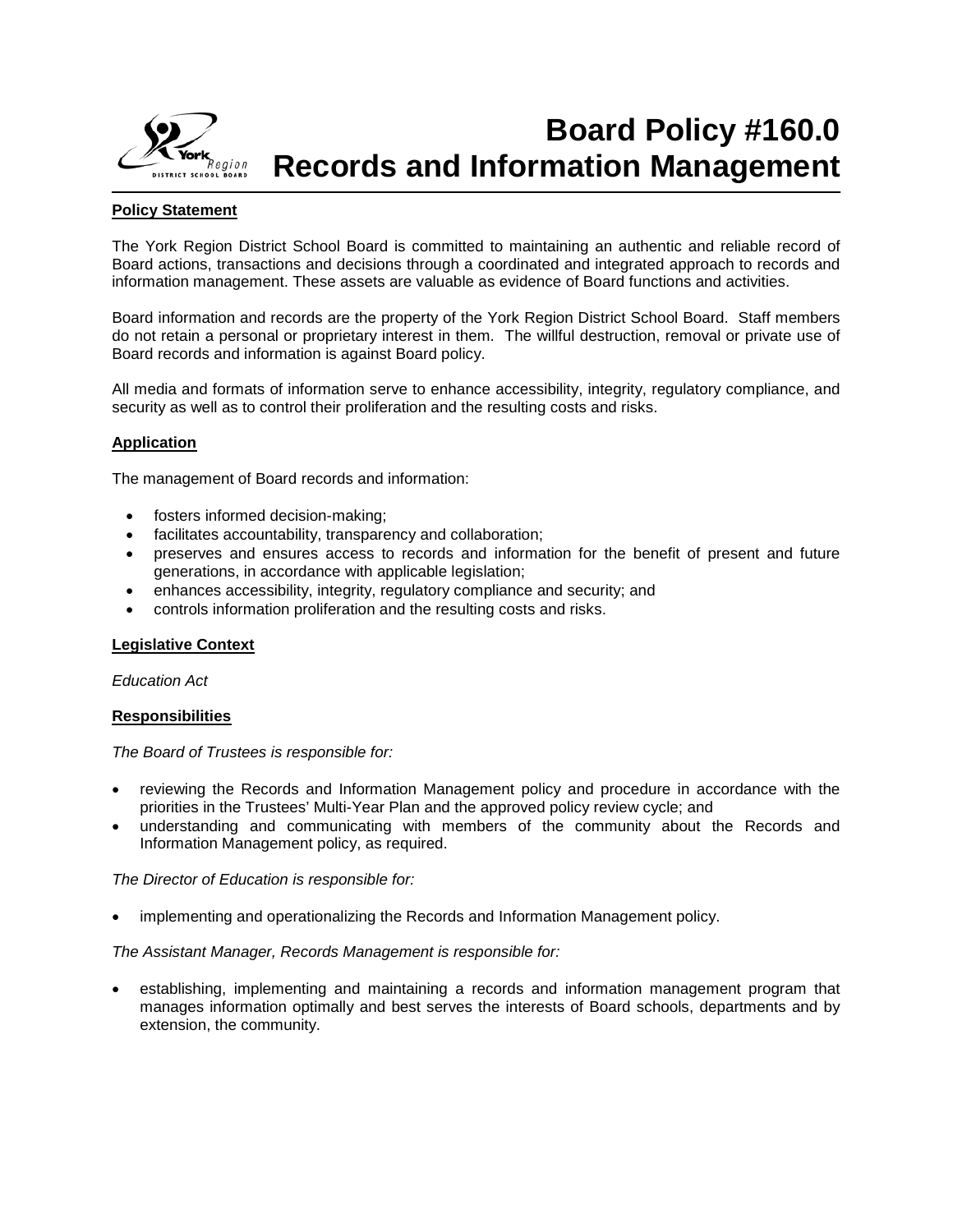### *Staff members are responsible for:*

• managing and maintaining the information and records they create, in accordance with the Records and Information Management policy and all related Board policies, procedures and supporting documents.

### **Definitions**

## *Information*

Facts and data acquired through reading, study and experience. Information produced for any purpose of the Board is a Board asset.

#### *Non-records*

Non-records include, but are not limited to library and reference materials, stocks of publications and forms, extra copies for convenience, duplicate microfilm, transitory records, and personal papers.

#### *Record*

A Record is preserved Board information that serves as evidence of plans, decisions, actions and history. Record formats include paper, electronic, audio and visual.

### *Records and Information Management*

The planning, directing, controlling and evaluating of information assets to assist in the efficient delivery of Board programs and services. It applies to all business and program applications and information technology systems.

#### *Transitory Records*

Any record or information that does not relate to school services and programs and school business transactions.

#### **Department**

Business Services

#### **Policy History**

Approved 1993 Revised 1999 Revised 2004 Working Document June 2014 Revised March 2015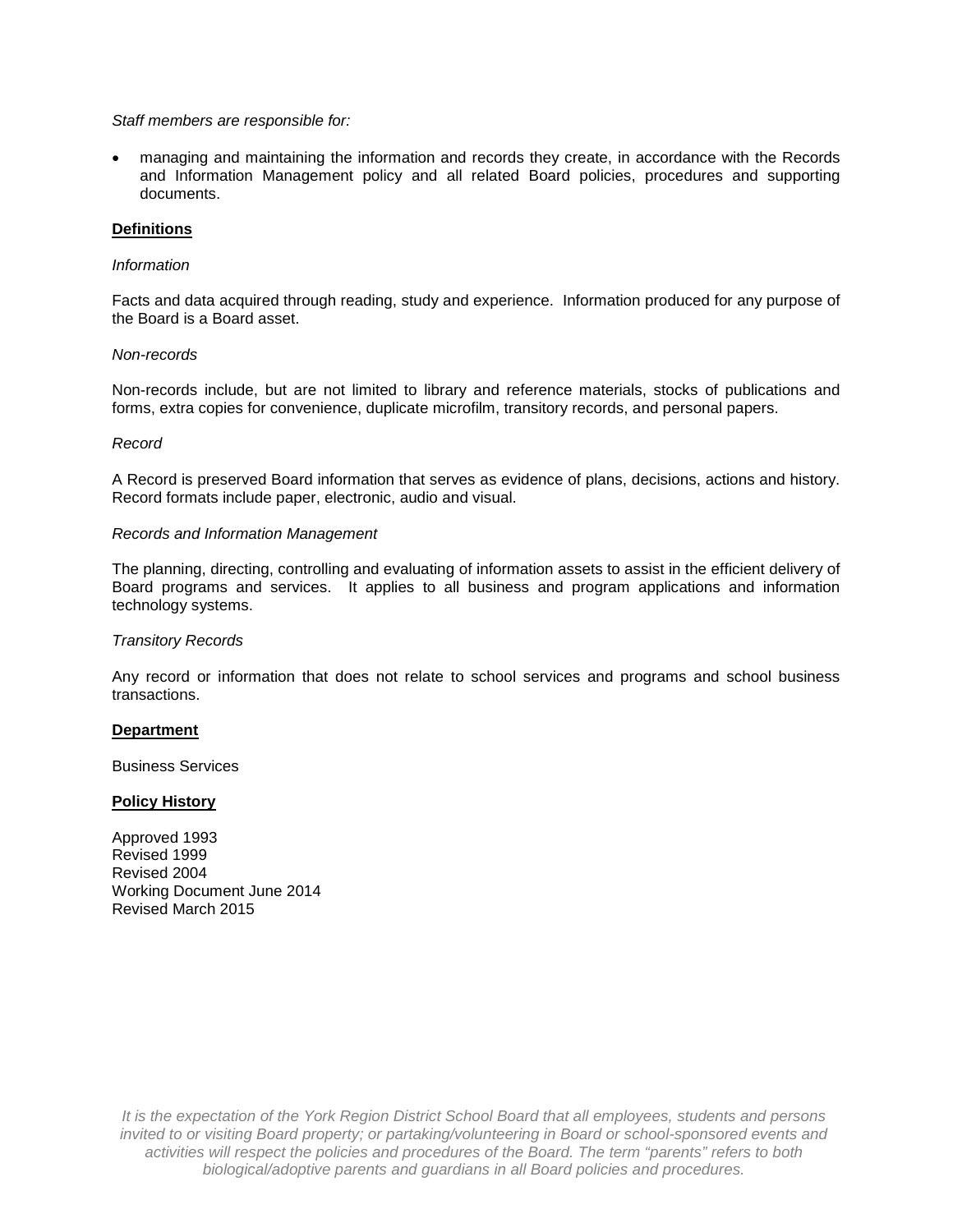

# **Board Procedure #160.0 Records and Information Management**

This procedure outlines the process for effectively managing and protecting Board information assets.

# **Responsibilities**

*The Director of Education shall:*

• allocate staff and resources to support the Records and Information Management procedure.

*The Assistant Manager, Records Management shall:*

- assess school and department practices and processes to improve how records and information are managed;
- generate and maintain documentation to support records and information management including, but not limited to, classification schema, records inventories, schedules of retention periods and disposition schedules;
- inventory school and department records and information and apply classification codes and retention periods;
- oversee the management of inactive records storage;
- oversee the management of expired records destruction;
- ensure the provision of service components for schools and departments such as, but not limited to archives management, forms management, retention scheduling, filing systems, legal issues, information security, and ethical and quality issues;
- create training materials, offer training opportunities, and assist staff members in their workplaces to manage records and information;
- conduct audits to ensure compliance with the policy and procedure;
- identify suitable documents for the archives in cooperation with the Museum and Archives Curator;
- oversee the application of legal holds to records and information, as required; oversee the management of records storage, ensure that records are properly stored, and within limits of authority, participate in negotiation of vendor contracts; and
- continue to incorporate all electronic records into the records and information management program.

## *Staff members shall:*

- maintain all records and information in a secure, reliable and trustworthy manner for current and future access;
- assume responsibility for the information and records they create and maintain on behalf of the Board in accordance with [Classification and Retention Schedule](https://bww.yrdsb.ca/boarddocs/Documents/SD-classificationandretentionschedule-primaryorder.pdf) and [Records Transfer List](https://bww.yrdsb.ca/boarddocs/Documents/FOR-recordstransferlist-161.pdf); and
- refrain from the willful destruction, removal or private usage of Board records and information, unless in accordance with Board retention schedules.

## **Definitions**

## *Archives Management*

Archives management is the identification and preservation of records and information that promote the history of public education in York Region as well as the application of preservation techniques to ensure enduring accessibility.